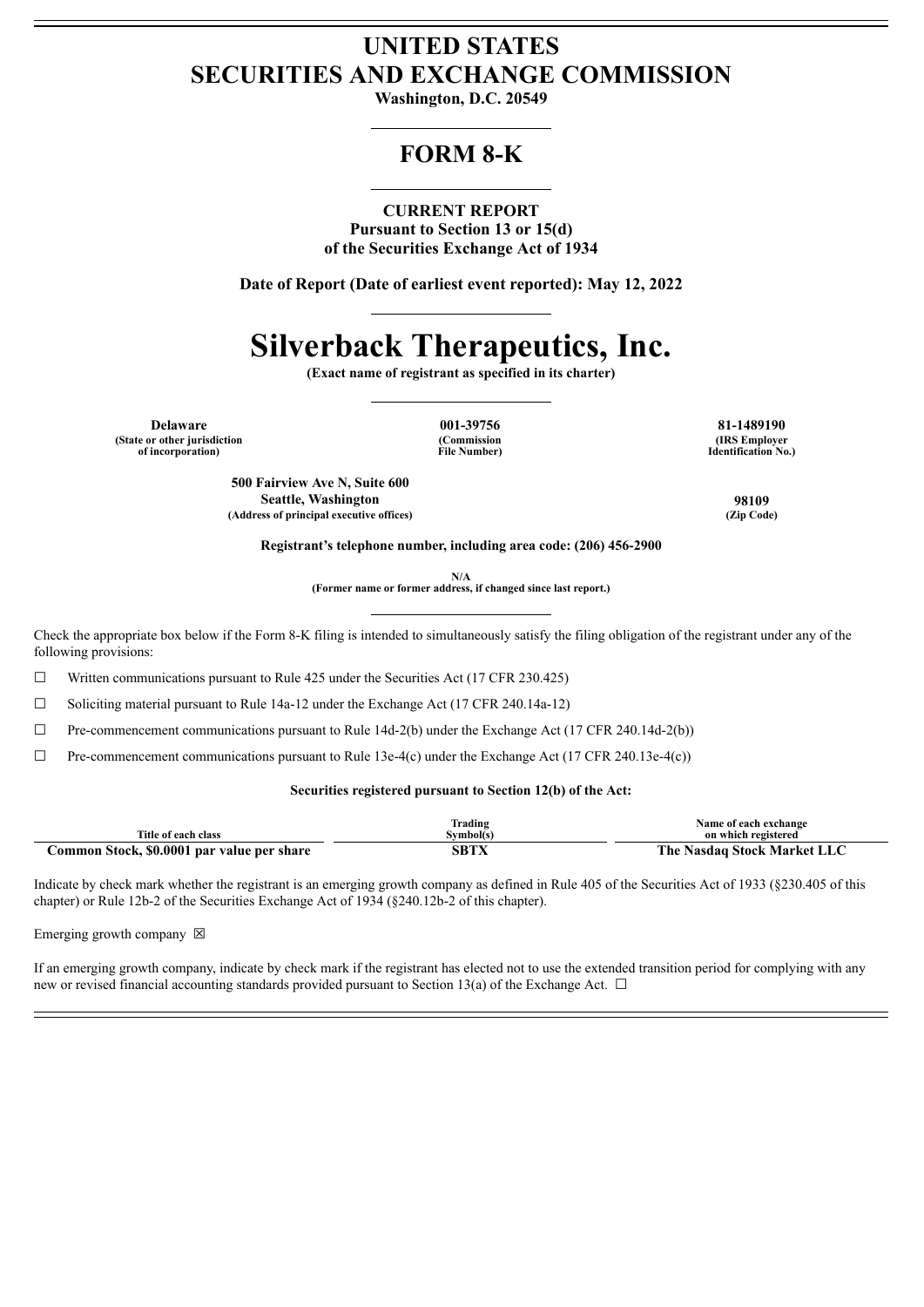#### **Item 2.02 Results of Operations and Financial Condition.**

On May 12, 2022, Silverback Therapeutics, Inc. issued a press release announcing its financial results for the first quarter ended March 31, 2022. A copy of the press release is attached hereto as Exhibit 99.1.

The information in this Item and the exhibit attached hereto are being furnished and shall not be deemed "filed" for the purposes of Section 18 of the Securities Exchange Act of 1934, as amended (the "Exchange Act"), or otherwise subject to the liabilities of that section, nor shall they be deemed incorporated by reference into any filing under the Exchange Act or the Securities Act of 1933, as amended, whether filed before or after the date hereof and regardless of any general incorporation language in such filing.

#### **Item 9.01 Financial Statements and Exhibits.**

(d) Exhibits.

| Exhibit<br>$N_{0.}$ | <b>Description</b>                                                           |
|---------------------|------------------------------------------------------------------------------|
| 99.1                | Press Release of Silverback Therapeutics, Inc., dated May 12, 2022.          |
| 104                 | Cover Page Interactive Data File (embedded within the Inline XBRL document). |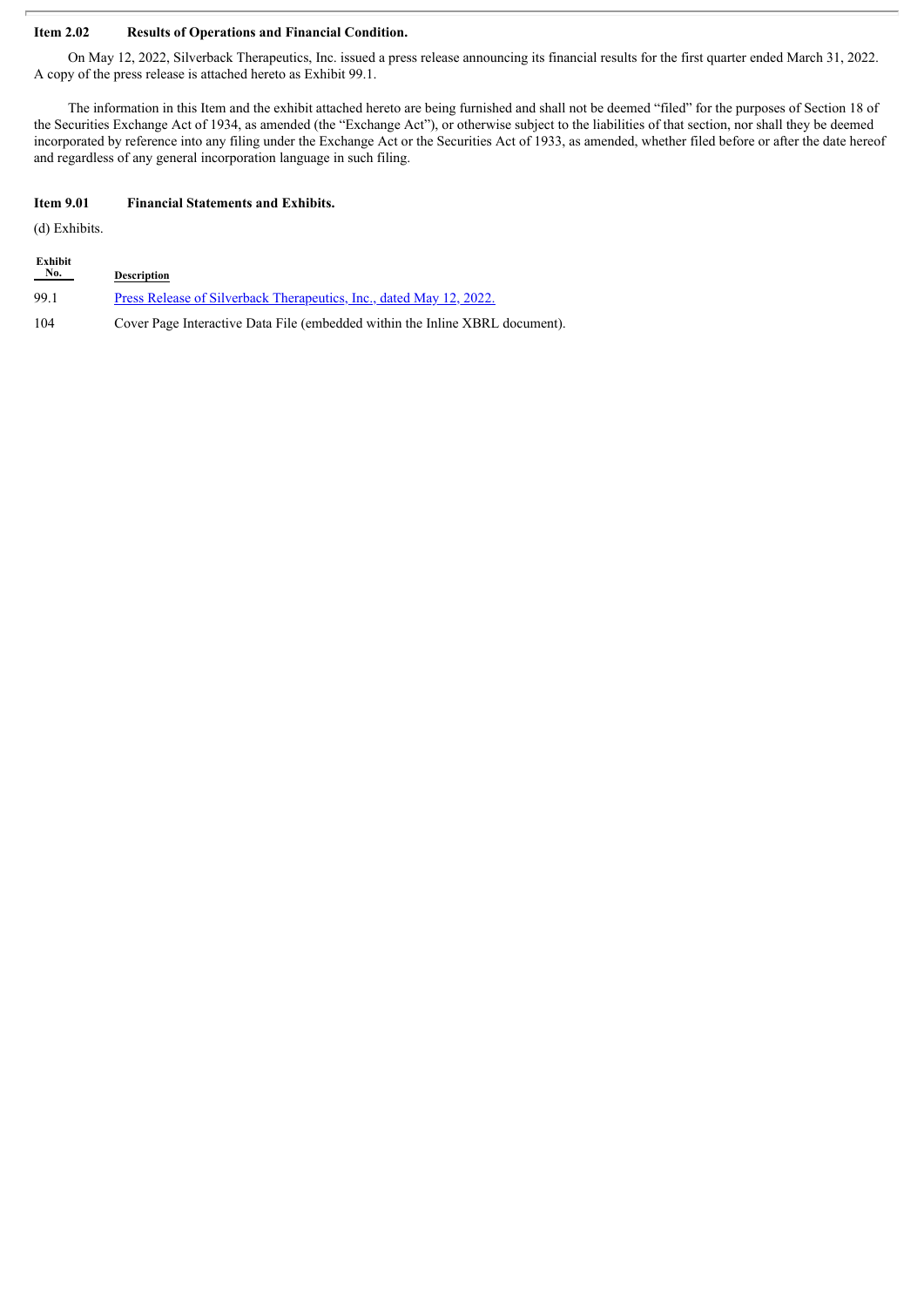**SIGNATURES**

Pursuant to the requirements of the Securities Exchange Act of 1934, the registrant has duly caused this report to be signed on its behalf by the undersigned hereunto duly authorized.

#### **SILVERBACK THERAPEUTICS, INC.**

By: /s/ Laura Shawver, Ph.D.

Laura Shawver, Ph.D. Chief Executive Officer

Dated: May 12, 2022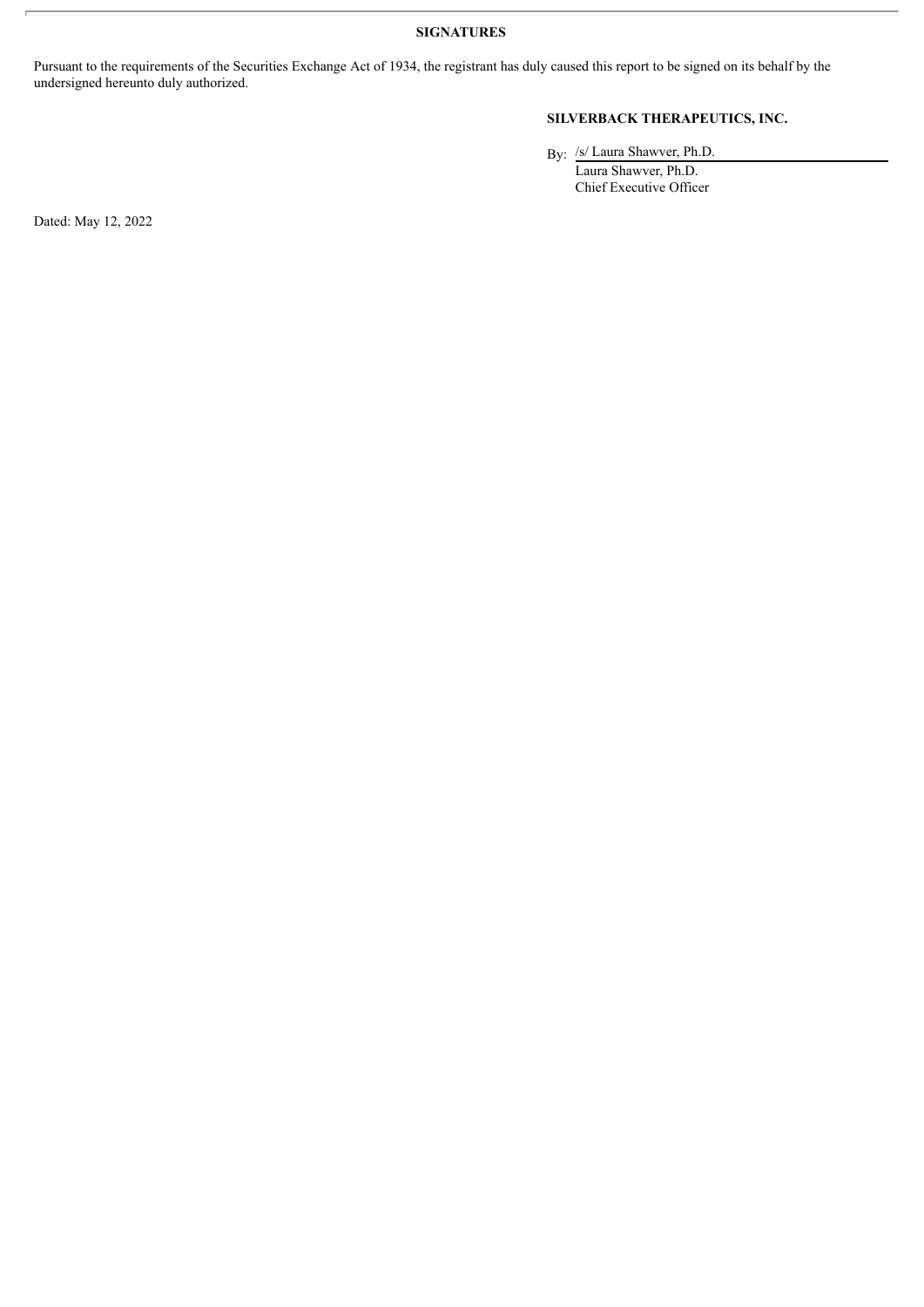

#### **Silverback Therapeutics Reports First Quarter 2022 Financial Results and Provides Business Update**

<span id="page-3-0"></span>SEATTLE - May 12, 2022 - Silverback Therapeutics, Inc. (Nasdaq: SBTX) ("Silverback"), a biopharmaceutical company leveraging its proprietary ImmunoTAC technology platform to develop systemically delivered, tissue targeted therapeutics for the treatment of chronic viral infections, cancer, and other serious diseases, today reported financial results for the first quarter ended March 31, 2022 and provided a **business update.**

"In the first quarter of 2022, we have made significant progress in advancing the preclinical development of SBT8230, a first-in-class antibody-drug conjugate that we believe has the potential to drive functional cure in patients with chronic hepatitis B (cHBV) by eliciting a liver-localized anti-viral response," said Laura Shawver, Ph.D., chief executive officer of Silverback. "We believe that activating the immune response is an important component of a functional cure and may be combined with treatments that target the HBV life cycle to improve durability. Our team is on track to complete a regulatory submission in the fourth quarter of 2022, enabling the planned initiation of the single ascending dose healthy volunteer cohort of the Phase 1 study in the first quarter of 2023. We plan to report data from this cohort in the second half of 2023."

#### *SBT8230 (ASGR1-TLR8 ImmunoTAC conjugate for chronic HBV)*

Initiated Phase 1-enabling toxicology study for SBT8230 in the first quarter of 2022 and on track to complete Phase 1 regulatory **submission in the fourth quarter of 2022.** Silverback expects to open enrollment for the single ascending dose healthy volunteer cohort of the Phase 1 study in the first quarter of 2023 and anticipates reporting data from this portion of the study in the second half of 2023. SBT8230 is comprised of an ASGR1 monoclonal antibody conjugated to a TLR8 linker-payload. ASGR1 is highly expressed in liver and is restricted in its expression to this organ. SBT8230 is designed to elicit a liver-localized anti-viral immune response and has the potential to improve the therapeutic window observed with untargeted, orally administered TLR8 agonists in cHBV, which have shown promise preclinically, but have been limited by toxicities in the clinic associated with immune activation in the gastrointestinal tract.

#### **ImmunoTAC Discovery Programs**

Silverback continues to advance discovery programs, with an update anticipated in the fourth quarter of 2022. Discovery efforts are focused on evaluating and developing new antigen binding domains specific for targets of interest (including antibodies), next-generation linker technologies, and both agonist and antagonist small molecule payloads, that may be combined to create novel tissue-targeted antibody conjugates.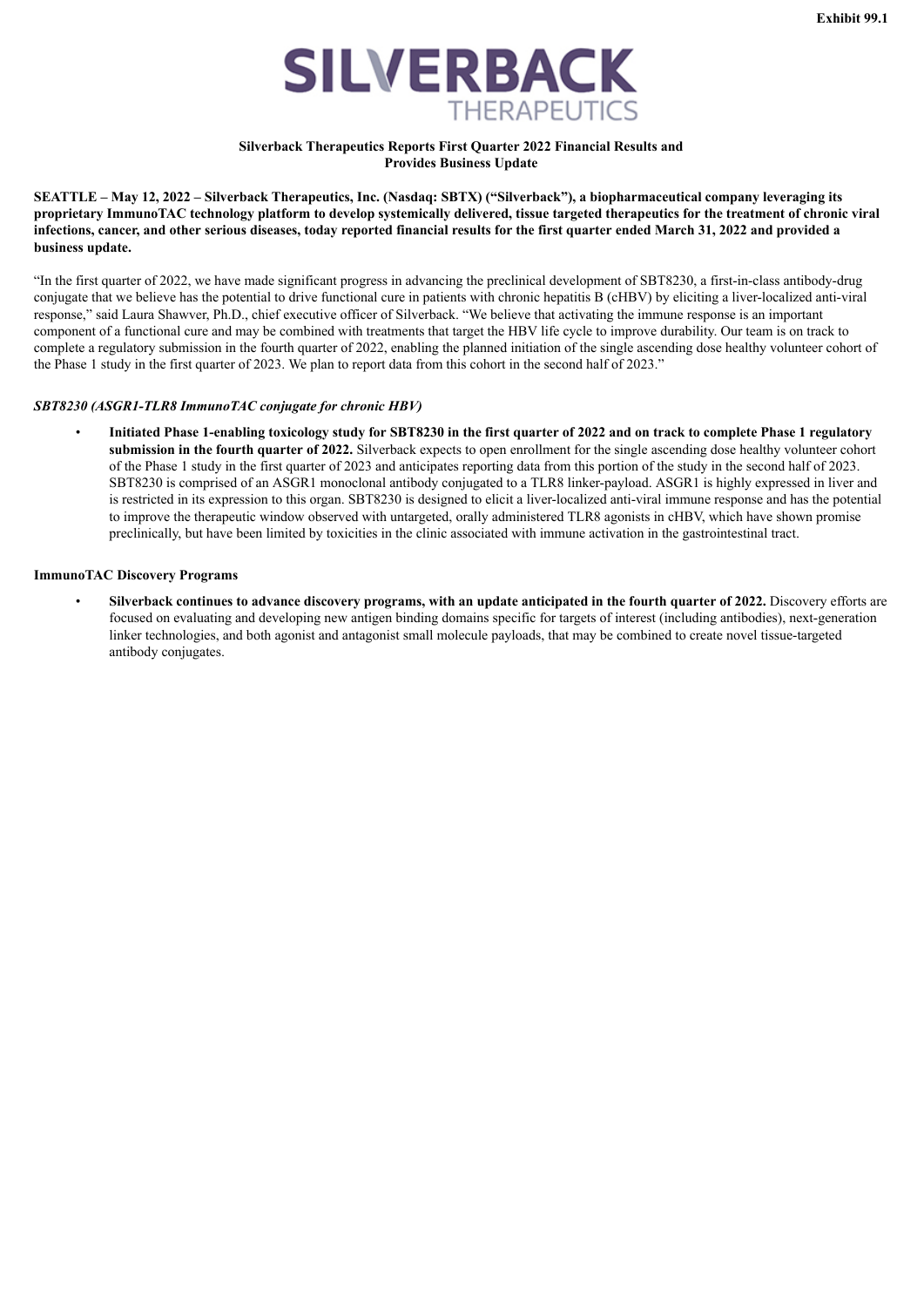# **SILVERBACK THERAPEUTICS**

#### **First Quarter Financial Results**

For the first quarter ended March 31, 2022, Silverback reported a net loss of \$24.6 million, compared to a net loss of \$18.9 million for the comparable period in 2021.

Research and development expenses for the first quarter ended March 31, 2022 were \$16.9 million, compared to \$12.2 million for the same period in 2021. The increase in the Company's research and development expenses in 2022 were primarily attributable to an increase in direct costs related to preclinical research efforts, including the Company's SBT8230 program, and increases in personnel-related expenses as operations grew in support of program advances.

General and administrative expenses for the first quarter ended March 31, 2022 were \$7.8 million, compared to \$6.6 million for the same period in 2021. The increase in general and administrative expenses in 2022 were primarily attributable to an increase in personnel-related expenses, including increases in salaries, bonuses, and stock-based compensation. The increase in general and administrative expenses in 2022 was also due to an increase in legal fees, professional fees, and other various general and administrative expenses as we now operate as a public company.

As of March 31, 2022, Silverback reported cash, cash equivalents, and investments of \$298.1 million compared to \$319.1 million at December 31, 2021, which is expected to fund operating expenses and capital expenditure requirements into the second half of 2026. As of March 31, 2022, Silverback had 35,145,281 shares of common stock outstanding.

#### **About Silverback Therapeutics**

Silverback Therapeutics, Inc. is a biopharmaceutical company focused on leveraging its proprietary ImmunoTAC technology platform to develop systemically delivered and tissue targeted therapeutics for the treatment chronic viral infections, cancer, and other serious diseases. Silverback's platform enables the strategic pairing of proprietary payloads that modulate key disease modifying pathways with monoclonal antibodies directed at specific disease sites. Silverback Therapeutics is located in Seattle, Washington. To learn more, visit www.silverbacktx.com.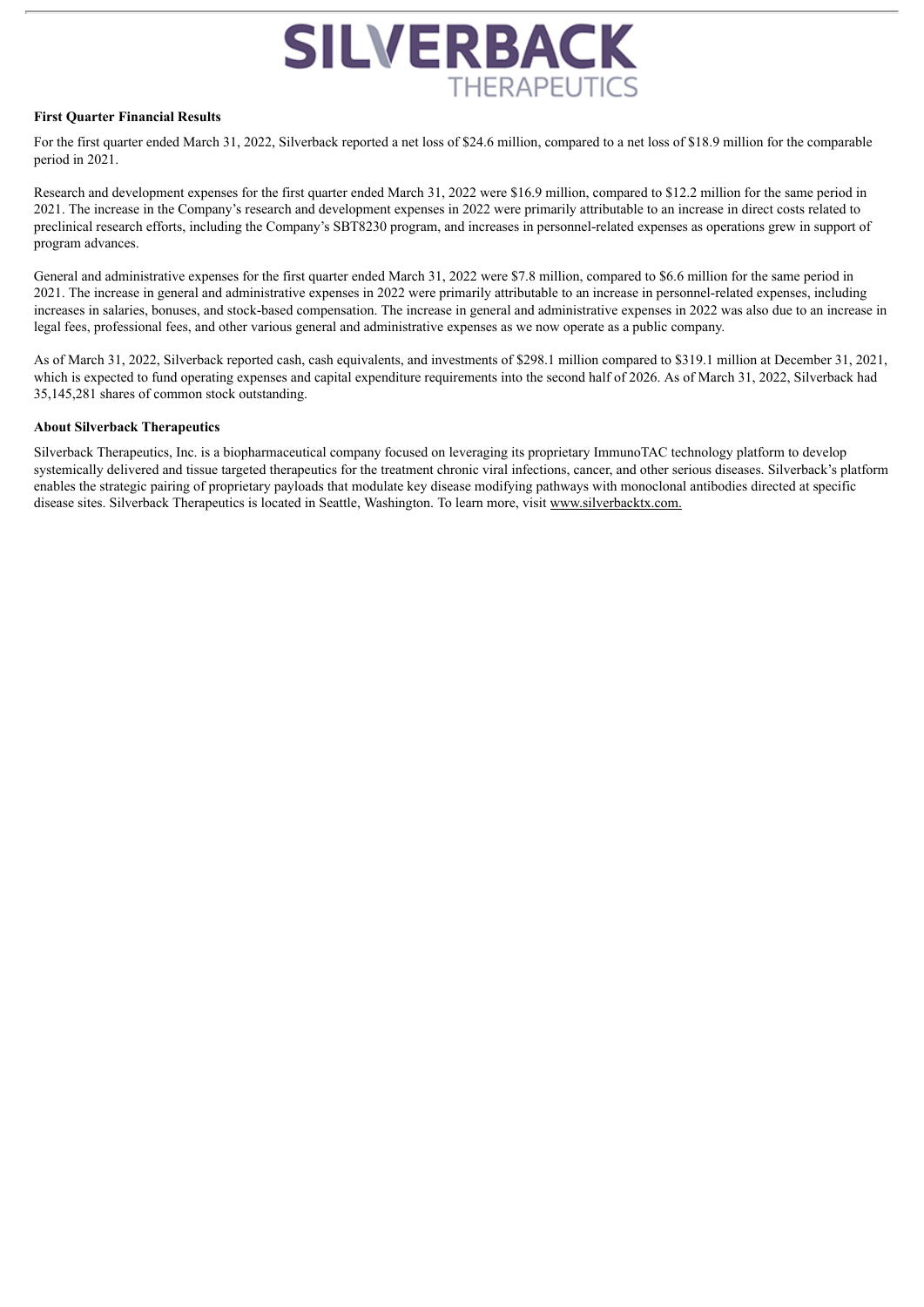

#### **Forward-Looking Statements**

This news release contains certain forward-looking statements that involve risks and uncertainties that could cause actual results to be materially different from historical results or from any future results expressed or implied by such forward-looking statements. Such forward-looking statements include statements regarding, among other things, Silverback's plans and ability to bring new treatments to patients in need, including the progress and expected timing of Silverback's drug development programs and planned clinical trials, the timing for data and program updates, the potential benefits of SBT8230, the strength of Silverback's balance sheet and the adequacy of cash on hand. Factors that may cause actual results to differ materially include the risk that compounds that appeared promising in early research or preclinical trials do not demonstrate safety and/or efficacy in later preclinical studies or clinical trials, the risk that Silverback may not obtain approval to market its product candidates, uncertainties associated with regulatory filings and applications, risks associated with reliance on third parties to successfully conduct research, preclinical studies or clinical trials, the risks associated with reliance on outside financing to meet capital requirements, and other risks associated with the process of discovering, developing and commercializing drugs that are safe and effective for use as human therapeutics, and in the endeavor of building a business around such drugs. You are urged to consider statements that include the words "may," "will," "would," "could," "should," "believes," "estimates," "projects," "promise," "potential," "expects," "plans," "anticipates," "intends," "continues," "designed," "goal," or the negative of those words or other comparable words to be uncertain and forward-looking. For a further list and description of the risks and uncertainties that Silverback faces, please refer to Silverback's periodic and other filings with the Securities and Exchange Commission, which are available at www.sec.gov. Such forward-looking statements are current only as of the date they are made, and Silverback assumes no obligation to update any forward-looking statements, whether as a result of new information, future events or otherwise.

*Investor Contact:* Miguel Arcinas Silverback Therapeutics (206) 736-7946 ir@silverbacktx.com

*Media Contact:* Jason Spark Canale Communications (619) 849-6005 jason.spark@canalecomm.com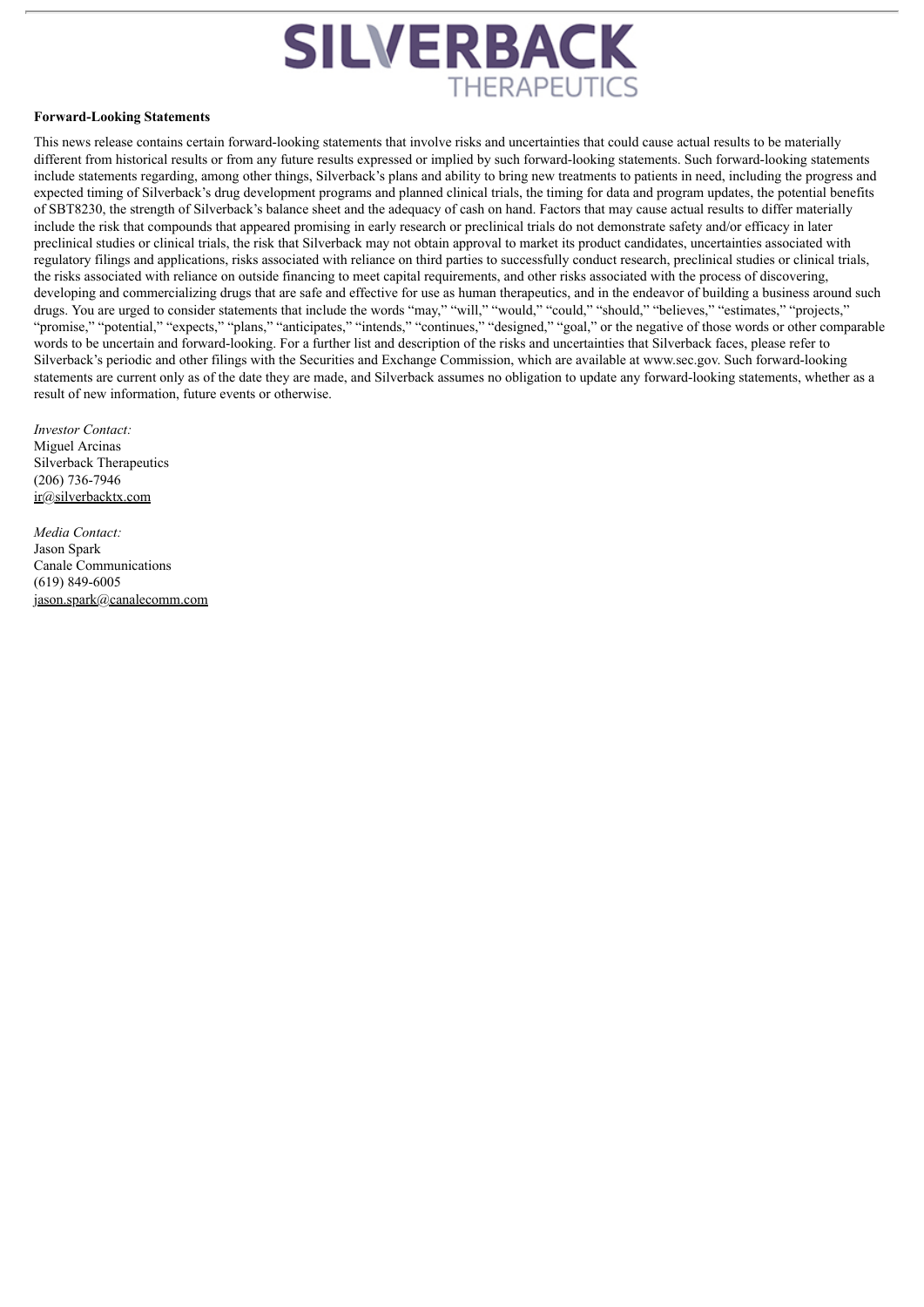

#### **Silverback Therapeutics, Inc. Condensed Balance Sheets (in thousands, except share and par value data) (unaudited)**

|                                                                                                                     | March 31.<br>2022 | December 31,<br>2021 |
|---------------------------------------------------------------------------------------------------------------------|-------------------|----------------------|
| <b>Assets</b>                                                                                                       |                   |                      |
| Current assets:                                                                                                     |                   |                      |
| Cash and cash equivalents                                                                                           | \$233,989         | \$254,045            |
| Short-term investments                                                                                              | 19,858            |                      |
| Prepaid expenses and other current assets                                                                           | 7,485             | 7,447                |
| Total current assets                                                                                                | 261,332           | 261,492              |
| Long-term investments                                                                                               | 43,973            | 64,780               |
| Restricted cash                                                                                                     | 250               | 250                  |
| Right-of-use asset                                                                                                  | 4,484             | 4,733                |
| Property and equipment, net                                                                                         | 2,430             | 2,212                |
| <b>Total assets</b>                                                                                                 | \$312,469         | \$333,467            |
| Liabilities and stockholders' equity                                                                                |                   |                      |
| Current liabilities:                                                                                                |                   |                      |
| Accounts payable                                                                                                    | \$<br>2,631       | S.<br>2,078          |
| Accrued expenses                                                                                                    | 11,054            | 11,727               |
| Current portion of lease liability                                                                                  | 1,123             | 1,087                |
| Total current liabilities                                                                                           | 14,808            | 14,892               |
| Lease liability, net of current portion                                                                             | 4,431             | 4,760                |
| <b>Total liabilities</b>                                                                                            | 19,239            | 19,652               |
| Commitments and contingencies                                                                                       |                   |                      |
| Stockholders' equity:                                                                                               |                   |                      |
| Preferred Stock, \$0.0001 par value per share; 10,000,000 shares authorized at March 31, 2022 and December 31,      |                   |                      |
| 2021; no shares issued and outstanding at March 31, 2022 and December 31, 2021                                      |                   |                      |
| Common stock, \$0.0001 par value per share; 200,000,000 shares authorized at March 31, 2022 and December 31,        |                   |                      |
| 2021, 35, 145, 281 and 35, 133, 934 shares issued and 35, 123, 330 and 35, 107, 651 shares outstanding at March 31, |                   |                      |
| 2022 and December 31, 2021, respectively                                                                            | $\overline{4}$    |                      |
| Additional paid-in capital                                                                                          | 505,317           | 500,349              |
| Accumulated other comprehensive loss                                                                                | (1,248)           | (326)                |
| Accumulated deficit                                                                                                 | (210, 843)        | (186,212)            |
| Total stockholders' equity                                                                                          | 293,230           | 313,815              |
| Total liabilities and stockholders' equity                                                                          | \$312,469         | \$333,467            |